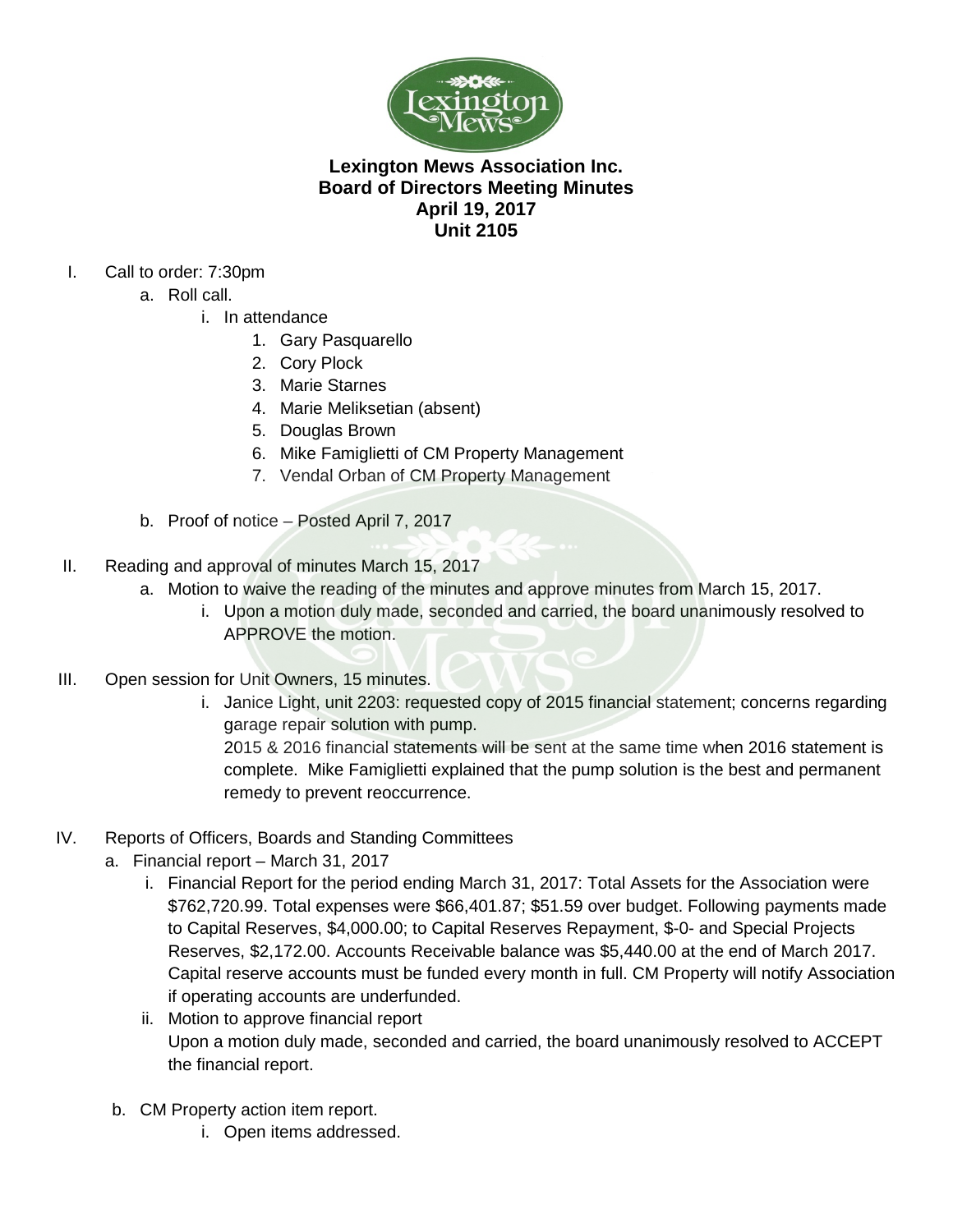### V. Reports of Special Committees: NONE

### VI. Special Orders:

- a. Motion to approve financial transactions.
	- i. \$1.35 parking
	- ii. \$.60 parking
	- iii. \$.85 parking

Upon a motion duly made, seconded and carried, the board unanimously resolved to APPROVE financial transactions.

#### VII. Unfinished Business and General Orders

- a. Discussion concerning outstanding CM Property work orders.
	- i. WO #
	- ii. WO#
- b. Motion to propose rule permitting exterior cameras on units.

Upon a motion duly made, seconded and carried, the board unanimously resolved to TABLE the motion.

- c. Motion to pre-approve revised Rules & Regulations. Upon a motion duly made, seconded and carried, the board unanimously resolved to TABLE the motion.
- d. Motion to approve proposal for road sealing. Upon a motion duly made, seconded and carried, the board unanimously resolved to TABLE the motion.

## VIII. New Business

- a. Motion to approve Shoreline pools contract. Upon a motion duly made, seconded and carried, the board unanimously resolved to APPROVE the motion.
- b. Motion to approve garage repairs, unites 2503, 2504, 2203, 1603. Upon a motion duly made, seconded and carried, the board resolved to APPROVE the motion. Cory Plock, Abstained Gary Pasquarello, Yes Douglas Brown, Yes Marie Starnes, Yes

Marie Meliksetian (absent)

- c. Motion to approve pothole repair near 1100 building. Upon a motion duly made, seconded and carried, the board unanimously resolved to TABLED the motion.
- d. Motion to approve proposal for road sealing. Upon a motion duly made, seconded and carried, the board unanimously resolved to APPROVE the motion.
- e. Discussion concerning insurance renewal. CM Property will reach out to several brokers and have them attend the May meeting. Doug Brown will research property/liability bid sheet for new brokers.
- IX. Open Session of Unit Owners None.